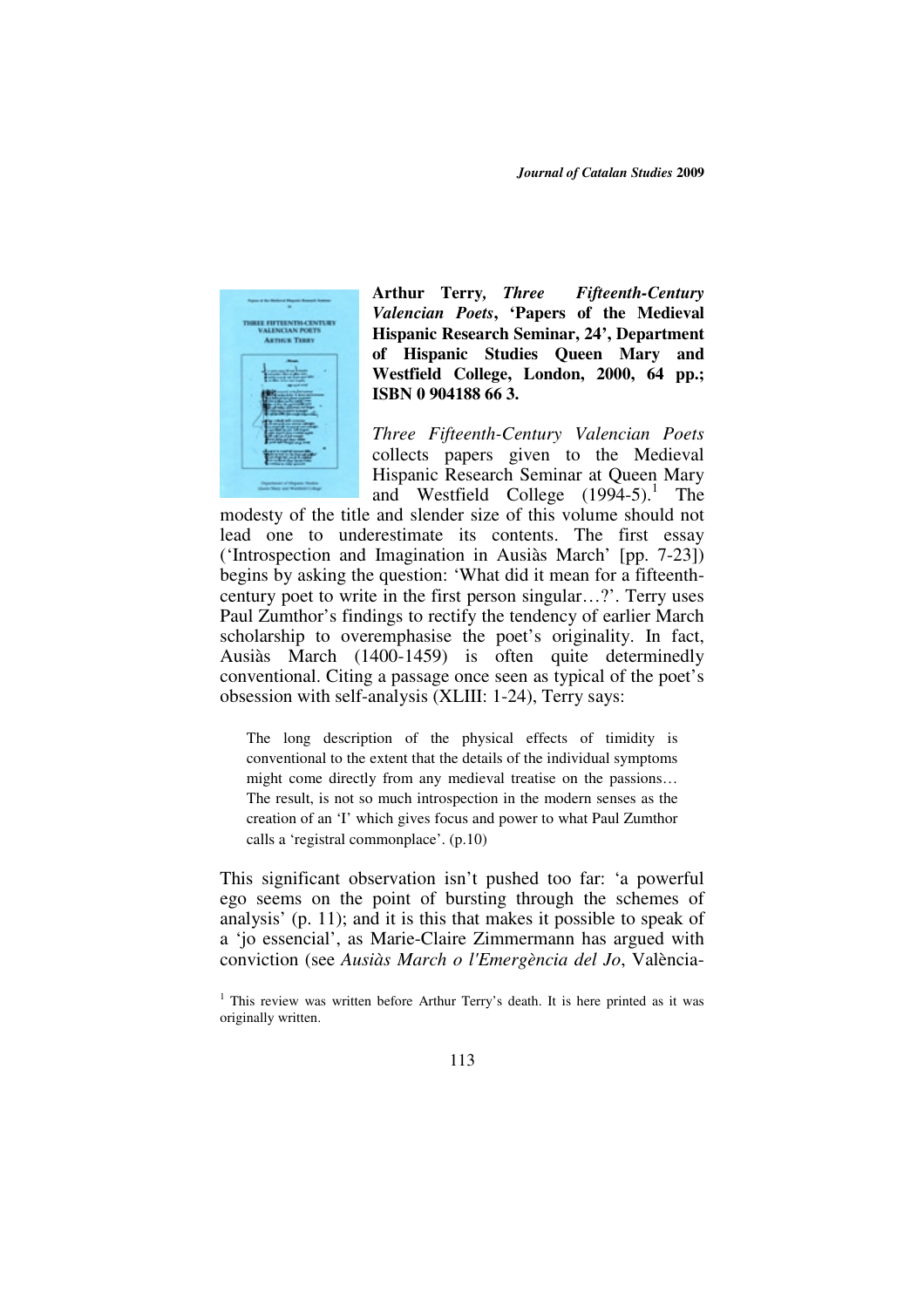Barcelona, 1998). In this way Terry's own discussion of the vexed issue of 'self' in March's poetry introduces the related and complementary question of the imagination.

 By contrasting medieval definitions of the faculty of imagination (*imaginatio*) with modern or post-Romantic notions, March's understanding of the term is approached with useful references ranging from modern authorities to a passage from Jean le Bel (1290-1370). Terry connects the philosophical description of the imaginative faculty as a focal point for the creation of mental archetypes (or ideas in the memory) with the rhetorical figure of *frequentatio* (cf. *Rhetorica ad Herennium,* iv. xl. 52). For the explanation of March as a master rhetorician this lends added weight to Robert Archer's earlier theory of simile (see *The Pervasive Image: The Role of Analogy in the Poetry of Ausiàs March*, Amsterdam, 1985). As Archer contended, and as Terry here explains, the similes that appear so often in March exercise an organic function within the poems as a whole. The medieval theory of imagination is linked to the Aristotelian tradition of thinking in pictures: 'these particular mental pictures are March's way of suggesting what cannot be fully conveyed in simple, expository verse' (p. 16). The remainder of the essay pursues further some interesting paradoxes and tensions, adducing convincing evidence for this important hermeneutic key, especially in LXXXVII and XCII.

The second paper: 'Jordi de Sant Jordi and the Ethics of Chivalry' stands in relation to the whole as the central panel in a triptych. Terry explains his reversal of chronology (placing Ausias March before the slightly elder Jordi de Sant Jordi  $(...1416-1424)$ , probably born sometime in the 1390's), on the grounds that March is in his view the greater poet – but the felicity of this arrangement only serves to underpin the happy union connecting these two men. Penned with disarming simplicity, this exhilarating essay strikes to the core of the poet's relation to the ideology of chivalry. Bearing in mind what has already been explained in the first paper – the purpose of the faculty of imagination – the second essay helps explain further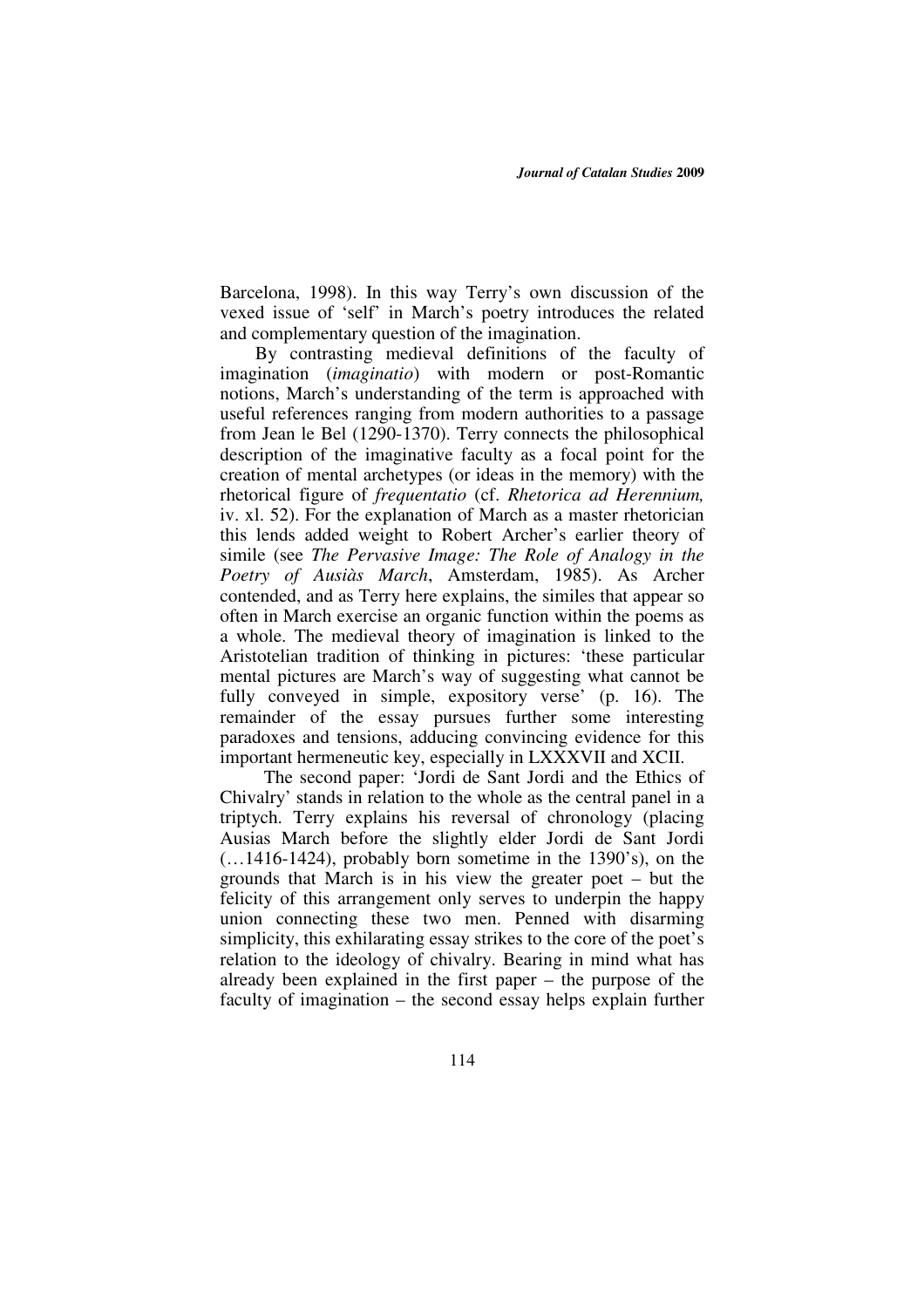the centrality of this troubadour discipline and its renovation by the court poets of Alfonso V (1418-1458). Terry cites one poem that begins 'Jus lo front port vostra bella semblança', which in Terry's translation is: 'Beneath my brow I bear your countenance'. The poem is 'an object lesson in the medieval imagination' and is quoted in its entirety. 'The image of the woman is conveyed to the mind – the seat of the imagination – by the senses, where it remains even though the woman herself is absent (p. 31)'. This psychic connection to the beloved is cultivated through the faculty of the imagination. As a vital component of the esoteric love ethic (*fin'amor*), Jordi de Sant Jordi and his fellow poets pay fitting homage to it in their poetry, and show the ideal was still very much alive. Although there is some evidence to suggest a link with Italian traditions which also sometimes refer to archetypal imaging, Terry observes that the Catalan-language poets were significantly independent. Jordi's *Presoner* is also included, and both receive full commentary.

In the third paper the focus shifts to Joan Roís de Corella (1435-1497). An original poetic mind surfaces from the analysis of several poems and one which still works well within the medieval rhetorical scheme. A sensitive reading of *Plant d'Amor* allows the poet's rythmic sensibilities to emerge. With *Plant* and *Sepultura* commentary elucidates difficult references. He considers the 'dignified melancholy' of Corella as a poet of unconsummated love. That Corella had a wider experience of sex is shown instructively by reference to the *Juí de Paris*. Again, inspiring insight is provided when several devastating sallies of heavily rhetorical prose are quoted and then explained with clarity. The overall effect of Terry's engagement is one of disentanglement. This is no easy task given the complex web of connections that unites Corella's poetic activity to his wider artistic project. One important conclusion in reference to *Tragèdia de Caldesa* can also be noted: the work is not a sentimental romance. Instead, we learn that the prose passages serve to preface the two poems which form its climax. March's